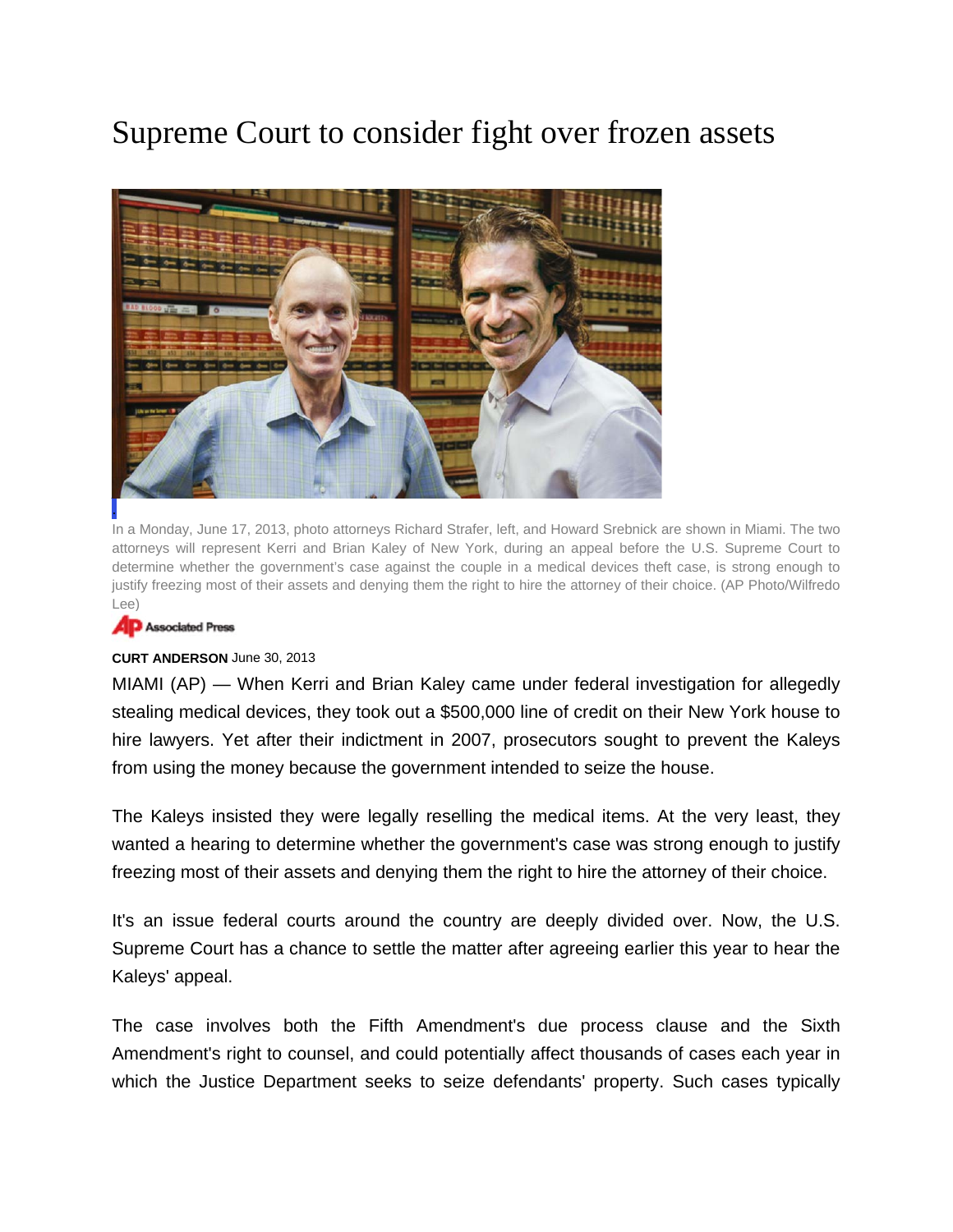range from alleged drug dealers and Mafia figures to Ponzi schemers and Medicare fraudsters, but also could ensnare people who are wrongly accused.

To property rights advocates, the Kaleys' case is an opportunity for the court to tip the scales of justice slightly more in the favor of defendants who are routinely deprived of their assets without being convicted. The ruling would not directly impact state courts, which operate under their own forfeiture laws, but lawyers could cite the Supreme Court decision to help a client.

"People who are indicted on criminal charges in the United States are presumed innocent," said Larry Salzman, an attorney with the Institute for Justice, an Alexandria, Va.-based nonprofit law firm involved in forfeiture and property seizure cases nationwide. "Seizing their assets on the basis of an indictment alone turns the presumption of innocence on its head. It follows the rule of punishment first, evidence later."

Prosecutors, however, say a grand jury's decision to bring criminal charges shows the case has enough merit to enable them to freeze assets that may have been obtained through illegal activity.

In fiscal 2012, more than \$4.2 billion was deposited in the Justice Department's asset forfeiture fund. That compares with about \$1.6 billion in each of the two previous years.

Prosecutors say adding a hearing to allow a defendant to attack the validity of the grand jury's indictment would force prosecutors to prematurely lay out their case and might even endanger witnesses.

"No reason exists to think that an extra layer of procedure on that score — one that could be undertaken only at significant cost — would be beneficial, much less that it is constitutionally mandated," the U.S. solicitor general's office wrote in Supreme Court papers.

The office, which represents the administration of President Barack Obama before the Supreme Court, also asked the justices to settle the question nationally so there would be a single standard in federal courts.

The Kaleys, who live in Cold Spring Harbor, N.Y., have been battling the government for more than six years. They declined an interview request through their Miami-based attorneys, Howard Srebnick and Richard Strafer.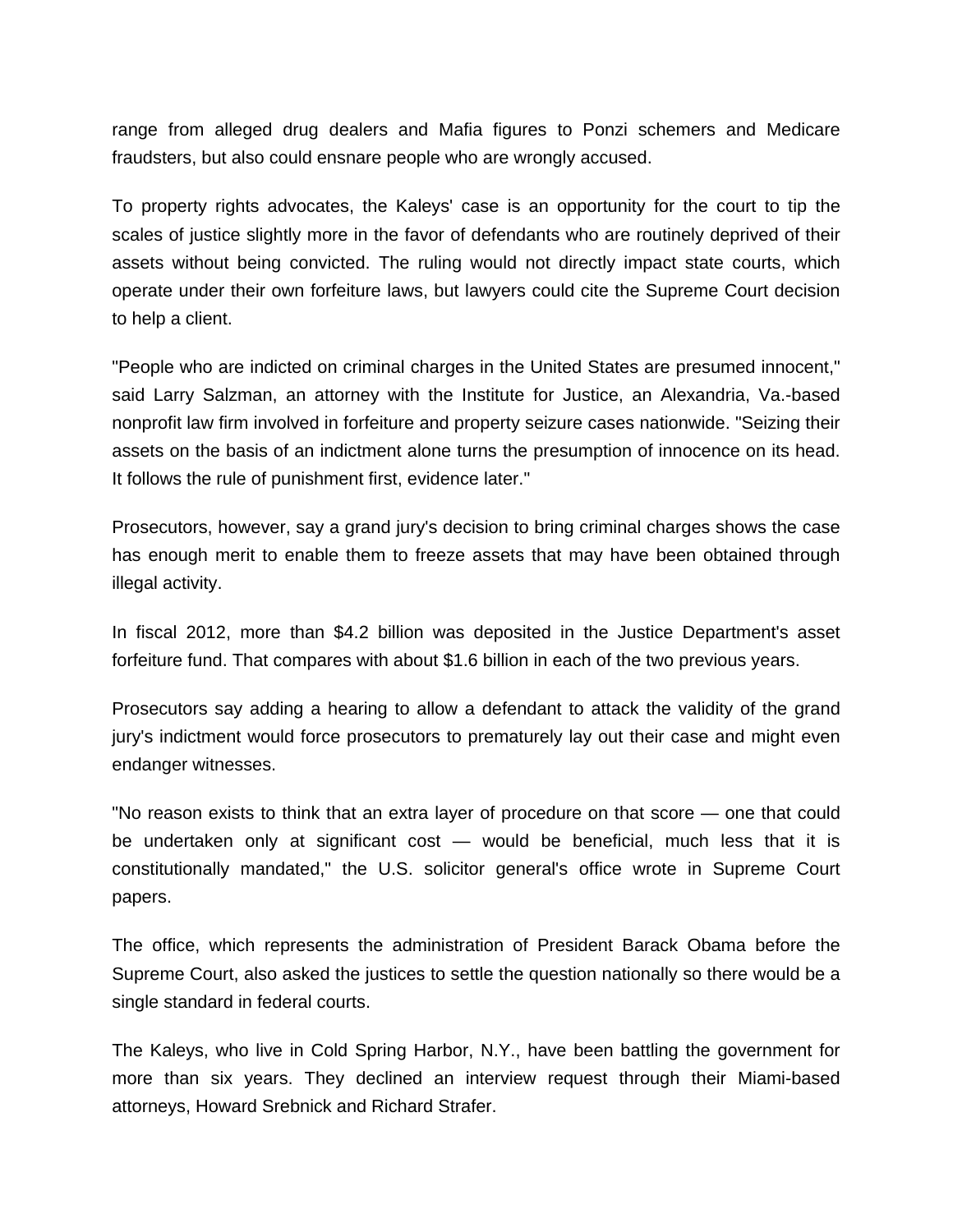It all started when the Food and Drug Administration began an investigation in 2005 into what appeared to be a highly lucrative but unregulated market of resale of various medical devices, from hardware to sutures. The probe led investigators to a Delray Beach middleman in South Florida who was buying the devices from the Kaleys and others and then selling them to other medical providers. He did some \$10 million in business in one year.

At the time, Kerri Kaley was a sales representative for Ethicon Endosurgery, a subsidiary of medical supplies giant Johnson & Johnson. She and her lawyers insist that she was legally allowed to resell the medical items she was given because Johnson & Johnson would not accept them as returns after a certain date and because hospitals wanted to clear out space for newer products. Hospitals also traded the older items for newer, free devices from the sales force.

Another sales representative, Jennifer Gruenstrass, was charged along with the Kaleys but went to trial separately. She was acquitted in November 2007. Gruenstrass's assets were not frozen before the trial.

"There is a vibrant trading culture that exists between reps and between hospitals," Gruenstrass' attorney Robert Casale said. "Nobody is reporting a theft at any of the hospitals. Nobody at Ethicon is saying, 'We were missing stuff.' No theft."

The prosecutor, Assistant U.S. Attorney Thomas Watts-Fitzgerald, said there was evidence the Kaleys and Gruenstrass knew what they were doing was illegal. For example, he said, Brian Kaley set up two shell construction businesses that actually acted as only conduits for the checks his wife was getting through the device sales. And, he said, the Kaleys hastily cleaned out their garage of the devices when they were first contacted by the FDA.

"Those were stolen devices," Watts-Fitzgerald said. "She had no right, title and interest in any of the equipment they were selling."

Still, the acquittal of Gruenstrass could indicate the Kaleys have a point in questioning the strength of the federal case. What they want from the Supreme Court is a chance to show that weakness to a federal judge so they can win access to the money they need to pay the lawyers they choose.